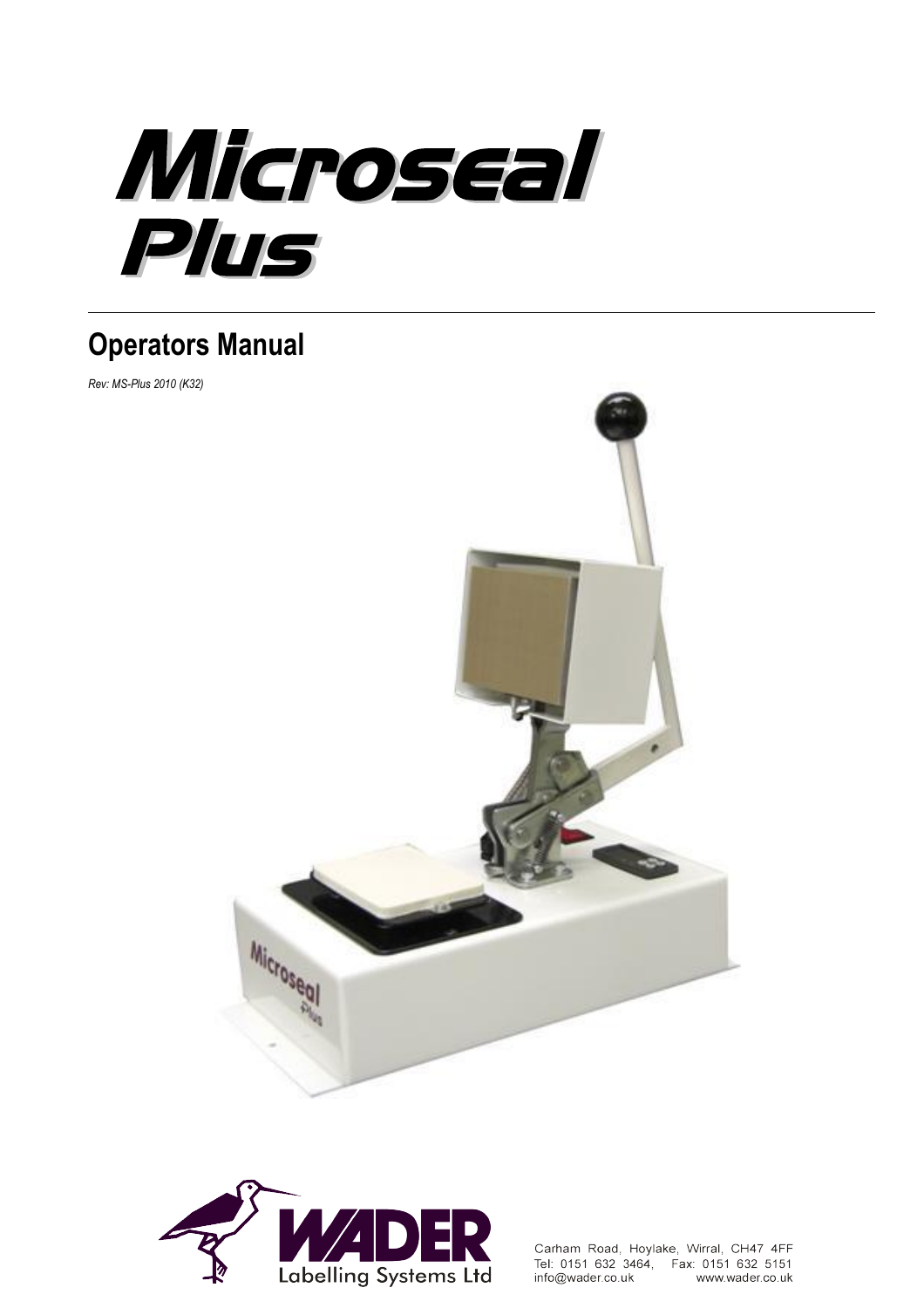

# **Features**

The new Plus machine use a powerful microprocessor PID *(Proportional plus Integral plus Derivative)* controller utilizing flash memory processors which allow custom features and high standard of temperature accuracy.

PID controllers prevent oscillation around the temperature set point and adjust the power output to avoid overshoot and offset, for a more reliable and stable temperature. Dual display of temperature and time dwell. SSR controlled heating element.

### *Unpacking & Set-up*

- Remove the heat press from the packing case and retain all the packing.
- Mount the press on a solid surface ensuring it is located near a mains outlet.
- Plug the mains cable into the rear of the machine and connect to: 240 Volt AC, single-phase mains supply (standard wall socket)
- Depress the **on / off** switch and the control will illuminate as below and perform a self diagnostic for a few seconds.





.

The machine will now start to heat up. Please note for the later part of the heating cycle approximately 10°C before the set point the heating cycle will slow down this is the PID control bringing the temperature up by pulsing the element supply to avoid temperature overshoot The first line of the controller display (in red) is the current temperature. When the machine is first switched on it will display the temperature of the platen and gradually heat up to the set point.



The controller on the left is indicating 210°C this means the machine is ready to use. The second display (green) line is the timer set point in seconds currently set to 8 seconds.

*The machine is delivered set to standard factory settings as above but you may wish to change these for different materials or marking products.*

You may check your settings at any time simply by pressing the **P** key and the temperature set-point will be displayed, press **P** again and the timer set-point will be displayed, press  $\Box$  a third time and the control will loop back to the temp set point simply leave the control for a few seconds and display will revert to monitoring the temperature of the machine.

## *To Change the Temperature & Timer Set Points*

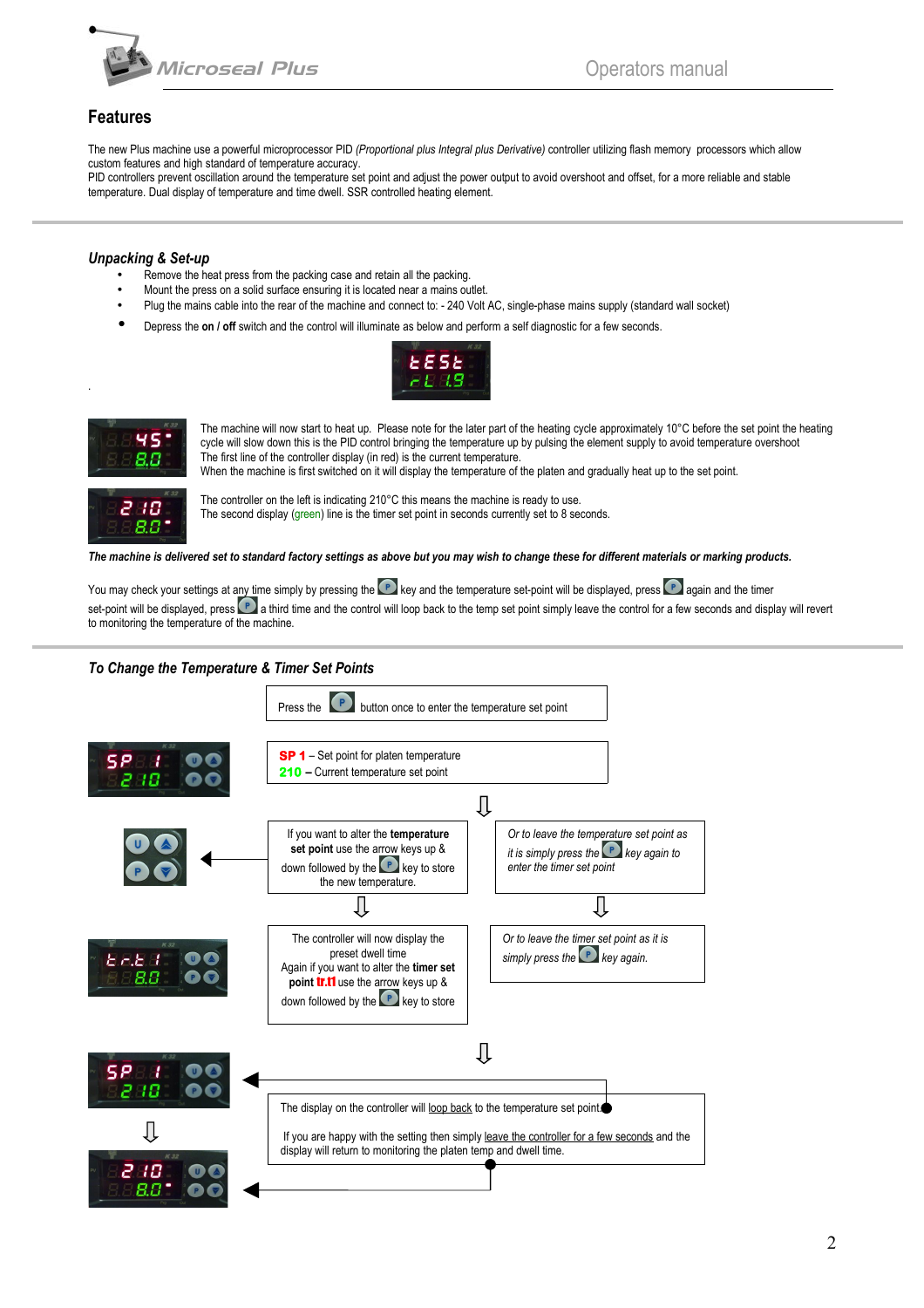

### *To Operate the Hand Press*

- Ensure that the temperature & Timer setting are correct.
- You may check your settings at any time simply by pressing the **P** key and the temperature set-point will be displayed, press **P** again and the timer set-point will be displayed, press **P** a third time and the control goes back to the standard screen display
- Place the part of the garment/article to be marked onto the silicone pressure pad.
- Pull the handle forward into the locked position, ensuring the garment is firmly clamped between the heat plate and pressure pad. (Make sure that your hands are away from the heated platen when using the heat press).
- The timer display will now start a countdown.



After completion of the above the buzzer will sound when the pre-set time has elapsed and **t.End** (timer end) will be displayed, the handle should then be lifted back to it full extent.

**Before operating the machine at the start of each day carry out a sealing procedure without any garment or transfers this will remove any moisture from the pad.**

### *Pressure Pad Assembly*

The silicone pressure pad and assembly should be maintained and kept in good condition at all times.

A worn silicone pressure pad will effect the quality of transfer marking / fusing and should be replaced when showing signs of wear. (*See parts list*). After a long duration of time it may be found that there is a loss of pressure through the pressure pad assembly, this can be rectified by replacing the pressure springs located under the pressure plate.

**Never allow the heat plate to rest on the silicone pressure pad when the press is not in use.**

### *PTFE Heat Plate Cover*

A PTFE cover is fitted to the heat plate, which allows the surface to be wiped clean should it become marked.

New PTFE covers may be fitted to the heat plate when **WARM** (not hot) and has been cleaned to remove residue of the old PTFE.

### *Design Change*

With a policy of constant improvement and/or modifications to meet changing conditions, the right is reserved to change the design and/or specifications at any time without prior notification, therefore no quarantee can be given as to the accuracy of the information contained in this instruction book.

#### *Guarantee*

This press is guaranteed to be free from defects in materials and workmanship **\*\*** for a period of 12 months from the proven date of delivery or installation. Should, in our opinion, any part of this press be defective in materials or workmanship it will be replaced or repaired free of charge *(excluding any travelling costs / carriage costs which will be charged at our discretion)* provided that the press has been installed and operated in the correct manner and not subjected to misuse. A charge will be made for any costs incurred if a reported fault on the press is found to be due to incorrect installation, operation and/or incorrect materials being used, as it is the responsibility of the press user to ensure the suitability of the materials operating through the press. *\*\* Exclusions - Pressure Pad GSW-16-s, PTFE GSW-18*

### *Application details for Wader Products*

Your press should have the following settings: -

| Temperature: - | 204/210 °C    |
|----------------|---------------|
| Pressure: -    | <b>20 PSI</b> |
| Time Dwell: -  | 8-10 seconds  |

The above is only a basic guideline you may need to change settings for special materials. To alter the settings see page 2.

**We recommend that THERMAL materials / clothing are not used on this heat press.** *Contact Sales For Special Material Settings.*

### *Specifications*

Supply Voltage 230 / 240 Volt AC. 500watt. Microprocessor PID Temperature/Timer Control Unit **(Allowances should be made when P.A.T. testing.)** 240v Mica plate heating element including 40" leads and earth.

# Metal Fabrication.

*Maintenance* \*

Lubricate toggle linkage at regular intervals with light machine oil, this will ensure a long life of the toggle clamp and also a smooth operation.

Keep top PTFE cover in good condition. Ensure that the silicone pad is in good condition.

Check all fasteners are tightened to the correct torque. This is particularly important with the heat plate fixing as these are under extreme heat and strain.

Before operating the machine at the start of each day carry out a sealing procedure without any garment or transfers this will remove any moisture from the pad.



**This machine is designed for application of heat-seal transfers, tape, badges and patches only.**

- **Please ensure the manufacturers operating instructions are adhered to.**
- **A colour copy of this manual plus all the Wader machinery can be downloaded from the website [www.wader.co.uk](http://www.wader.co.uk/) We recommend a qualified engineer inspect the machine at six Monthly intervals**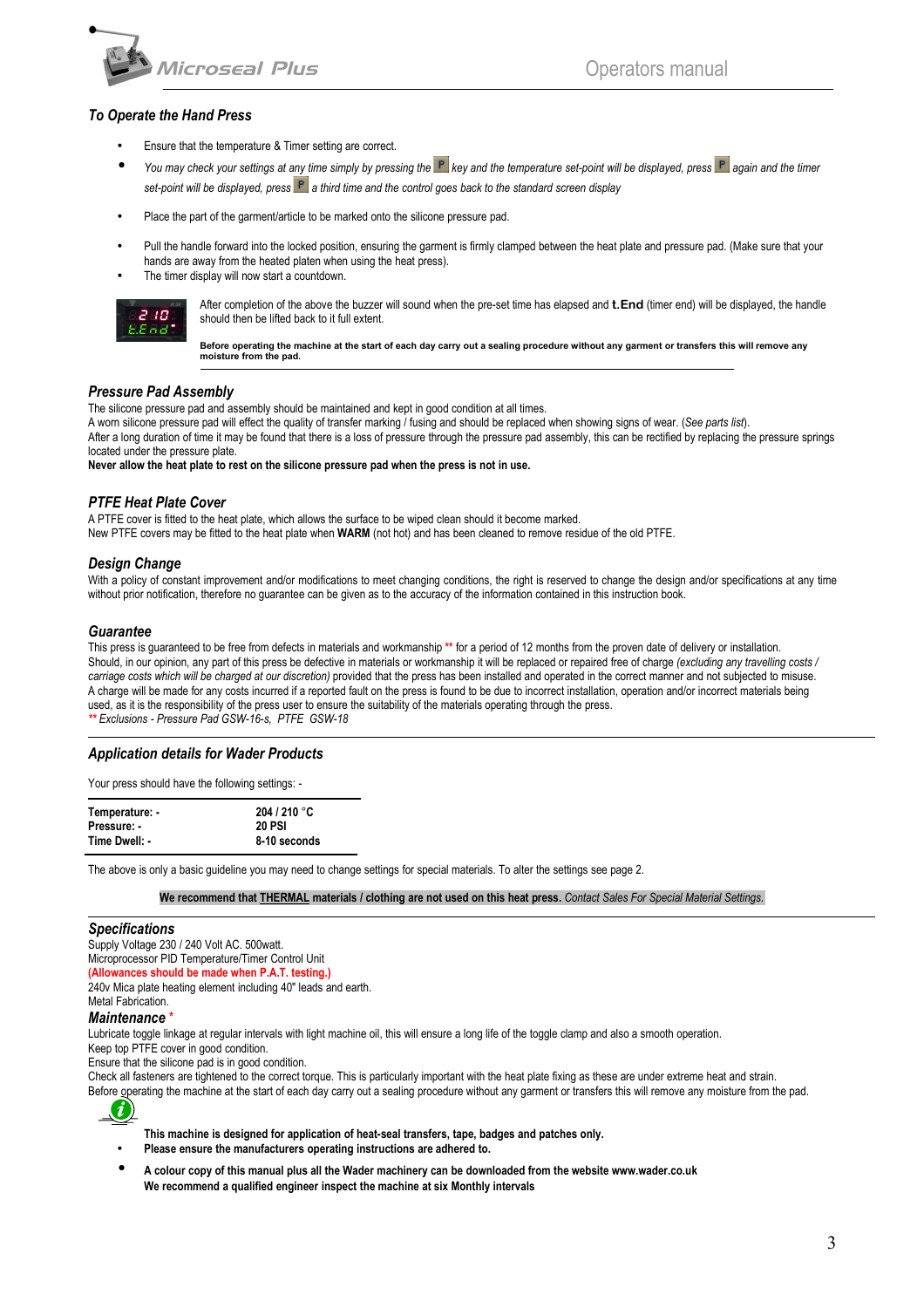

# *Fault Finding*

### *No Mains light Or Control Display*

Check the supply to press and condition of fuses (front panel & plug). Is the press switched on? Control Unit Transformer.

### *Heat plate fails to get warm (refer to fig.2)*

Does the element have continuity? *Specifications for this test can be supplied upon request.* Does the probe have resistance?

Is the relay switching over? (check light on SSR, and coil supply)

### *RTD Probe.*

To test the probe condition, remove completely from press and measure the resistance at room temperature using a multimeter.

Then warm the probe if the resistance changes the probe is working correctly. *Specifications for this test can be supplied upon request.*

### *Sealing Pressure Low.*

Badly worn pad Over compressed springs Toggle assembly worn

#### *Timer Buzzer*

Toggle arm not making contact with micro-switch *see below* Faulty micro-switch, check switching with meter. buzzer faulty check AC power supply to buzzer 230VAC

# **.**

Safety First<br>When working on the heat press remember to always ɒʁcoʌʌɛcɪ the mains supply before<br>removing covers or guards. Never allow your hands to be in a position that they may be trapped<br>by the heat plate when you br

# *Controller Error Codes*

### **Out of range signals**

The upper display shows the OVER-RANGE and UNDER-RANGE conditions with the following indications:

| Over-range | Under-range |
|------------|-------------|
| nnnn       |             |



The sensor break will be signalled as an out of range



**NOTE:** When an over-range or an under-range is detected, the alarms operate as in presence of the maximum or the minimum measurable value respectively. To check the out of span Error condition, proceed as follows:

1) Check the input signal source and the connecting line.

2) Make sure that the input signal is in accordance with

the instrument configuration.

Otherwise, modify the input configuration

3) If no error is detected, send the instrument to your supplier to be checked. ErAT - Fast Auto-tune can't start. The measure value is too close to the set point. Push the P button in order to delete the error message.

NoAt - Auto-tune not finished within 12 hours.

ErEP- Possible problem of the instrument memory.

The messages desappears automatically.

When the error continues, send the instrument to your supplier